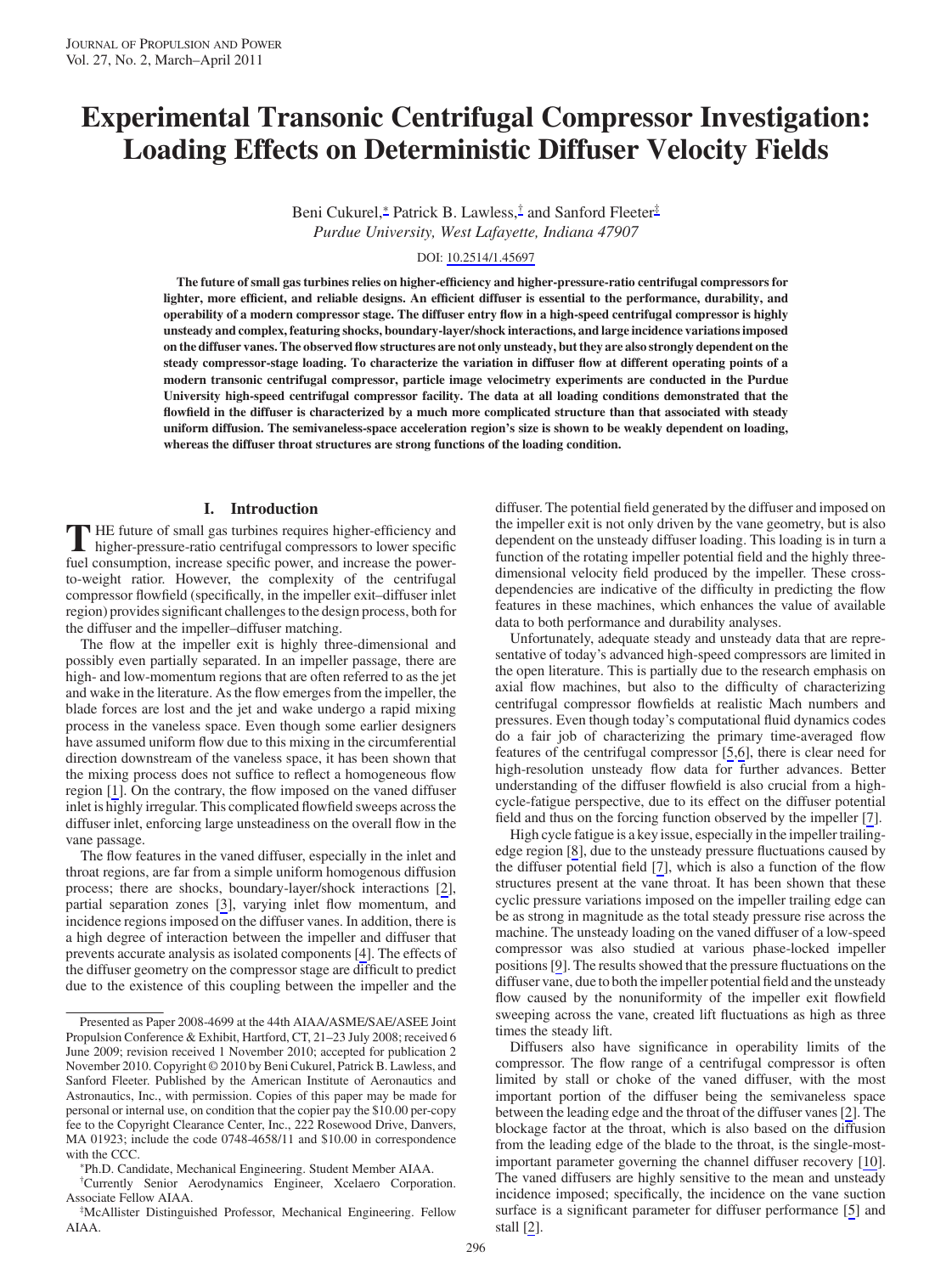In a high-efficiency compressor that employs a vaned diffuser, if the flowfield in the diffuser is well understood [5], this allows potential for radial machines to have better performance, durability, and operability. Only through the detailed understanding and modeling of the physics of this region can we hope to enable better designs. Even though the effects of circumferential and spanwise variations on the diffuser flowfield at nominal loading have been characterized previously [11], empirical high-speed data capturing the flow physics associated with the impact of loading change on the diffuser flowfield is yet to be focused upon. Presented herein are particle image velocimetry (PIV) experiments that characterize the flow features in the diffuser passage of the Purdue University highspeed centrifugal compressor. This high-efficiency compressor features an impeller that produces a diffuser entry flowfield that is typical of modern transonic compressors. The flow characteristics are analyzed at midspan over a range of steady loadings at several relative impeller–diffuser positions. Since data are acquired only at a single spanwise location, the focus is on the diffuser flowfield variation in the circumferential direction, along with change in operating condition.

## II. Technical Approach

## A. Experimental Facility

The Purdue high-speed centrifugal compressor facility consists of an Allison 250-C30G turboshaft engine that drives the research compressor through a set of gear reductions. The centrifugal test compressor includes an advanced design 50° backsweep impeller that consists of 15 full and splitter blade pairs upstream of 22 wedgetype diffuser vanes. The ratio of the diffuser inlet radius to impeller exit radius is 1.094. The nominal operating speed of the compressor is 48,450 rpm. The geometry parameters of the research compressor are noted in Table 1.

The Purdue high-speed centrifugal compressor facility is instrumented with various steady temperature, pressure and optic probes to measure rotational speed, mass flow rate, pressure ratio and efficiencies. To change the speed of the test compressor, the C-30 engine output shaft speed is changed. The compressor is throttled with a butterfly valve at the exit of the outflow duct. The mass flow rate is calculated from the total and static pressures and the inlet total temperature measured with two rakes upstream of the test section. The pressure ratio PR is determined by ratio of the mass-averaged inlet total pressure and the mass-averaged exit total pressure calculated from the measurements by four three-headed totalpressure rakes distributed in four separate diffuser passages. The exit gas temperature is measured at the exit plenum. From the described measurements, the compressor's flow-pressure characteristic can be defined by the corrected speed and corrected mass flow rate.

#### B. PIV Velocity Measurements

PIV is an optical imaging technique that allows velocity fields in a flow to be measured. The flow is seeded with particles that track the fluid, and a planar laser light sheet is pulsed to illuminate these

| Table 1 | <b>Research compressor parameters</b> |  |
|---------|---------------------------------------|--|
|---------|---------------------------------------|--|

| Parameters                   | Values                                  |  |  |  |
|------------------------------|-----------------------------------------|--|--|--|
| Impeller                     |                                         |  |  |  |
| Tip diameter                 | 8.520 in. (21.65 cm)                    |  |  |  |
| Inlet diameter               | 5.6 in. (14.2 cm)                       |  |  |  |
| Number of blades             | 15 full and splitter pairs              |  |  |  |
| Backsweep angle              | $50^{\circ}$                            |  |  |  |
| Nominal speed                | 48,450 rpm (clockwise, seen from inlet) |  |  |  |
| Diffuser                     |                                         |  |  |  |
| Inlet diameter               | $9.320$ in. $(23.67$ cm)                |  |  |  |
| Exit diameter                | 13.6 in. (34.5 cm)                      |  |  |  |
| Axial passage width          | $0.545$ in. $(1.384$ cm)                |  |  |  |
| Number of vanes              | 22                                      |  |  |  |
| Radial gap                   | 1.094                                   |  |  |  |
| Diffuser inlet vane angle    | $79.4^{\circ}$                          |  |  |  |
| Wedge diffuser opening angle | $7.85^{\circ}$                          |  |  |  |

particles. An image of the particles is captured by a charge-coupleddevice (CCD) camera perpendicular to the plane of the light sheet. A second laser pulse and exposure is made after a short time delay to extract a second image of the flowfield. During analysis, both these images are then divided into smaller sectors, called interrogation regions; and an average velocity within each interrogation region is determined by cross-correlation methods.

The PIV setup for this experiment consists of a Solo PIV Nd:YAG laser of 532 nm wavelength, a Hi-sense MKII CCD camera and Nikon Nikkor 35 mm focal-length camera lens. To synchronize the laser and the camera Dantec Dynamics Flow Manager version 4.71 software was used. This software also provided the necessary routines to process the PIV images. A Berkeley Nucleonics Corporation model 555 pulse delay generator is used to generate a phase lag to a once-per-revolution shaft trigger signal digitally generated by an Electro-Optical Product Corp. LT-850 laser tachometer. This allows data acquisition of different relative impeller–diffuser positions.

The seeding was introduced by a Topas model ATM 210/H aerosol generator using diethylhexyl sebacate seeding fluid. The diethylhexyl sebacate seeding-fluid particles have a mean diameter of 0.25  $\mu$ m. A detailed analysis by Gallier [1] showed that they are small enough to track flow features as small as 0.5 mm up to 1.09% of the true velocity in regions bounded by the sonic velocity in the diffuser region. Clearly, for shock structures where the length scale is small (a few mean free paths), the error is considerably larger. Based on the above analysis, the "smearing" of the shock interface to a more finite length scale in the range of  $10^{-4}$  m is thus expected.

#### C. Light-Sheet Design and Data Analysis

To illuminate the seeding particles in the flowfield, a thin planar light sheet is necessary. The difficulty in specifying the thickness of this plane comes from the fact that as the thickness of the light sheet increases, the cross-correlation among the particles becomes weaker since multiple seed particles from different spanwise locations appear in the images, thereby decreasing the signal-to-noise ratio. On the other hand, this planar thickness must be large enough to compensate for the motion of the particles in the third dimension for the time  $\Delta t$  between the consecutive images so that the particles appear in both images and can be correlated.

In most applications, the shape of the light-sheet plane is not important. However, in this application, to avoid reflections from the walls of the diffuser and the resulting inability to acquire PIV data, the light sheet had to track the diffuser walls, thus forming a triangular shape. For example, Fig. 1 shows an image acquired when a rectangular light sheet is imposed on the region of interest. Reflections dominate the image and it is not possible to extract any information. In contrast, Fig. [2](#page-2-0) shows the raw image that is acquired with the light-sheet setup that follows the boundaries of the obstructions: i.e., the diffuser walls.

The final light sheet takes the form presented in Fig. [3.](#page-2-0) The outer lines indicate the planar view of the light sheet and the inner lines indicate the thickness associated with the plane at any given location.



Fig. 1 Rectangular PIV light sheet.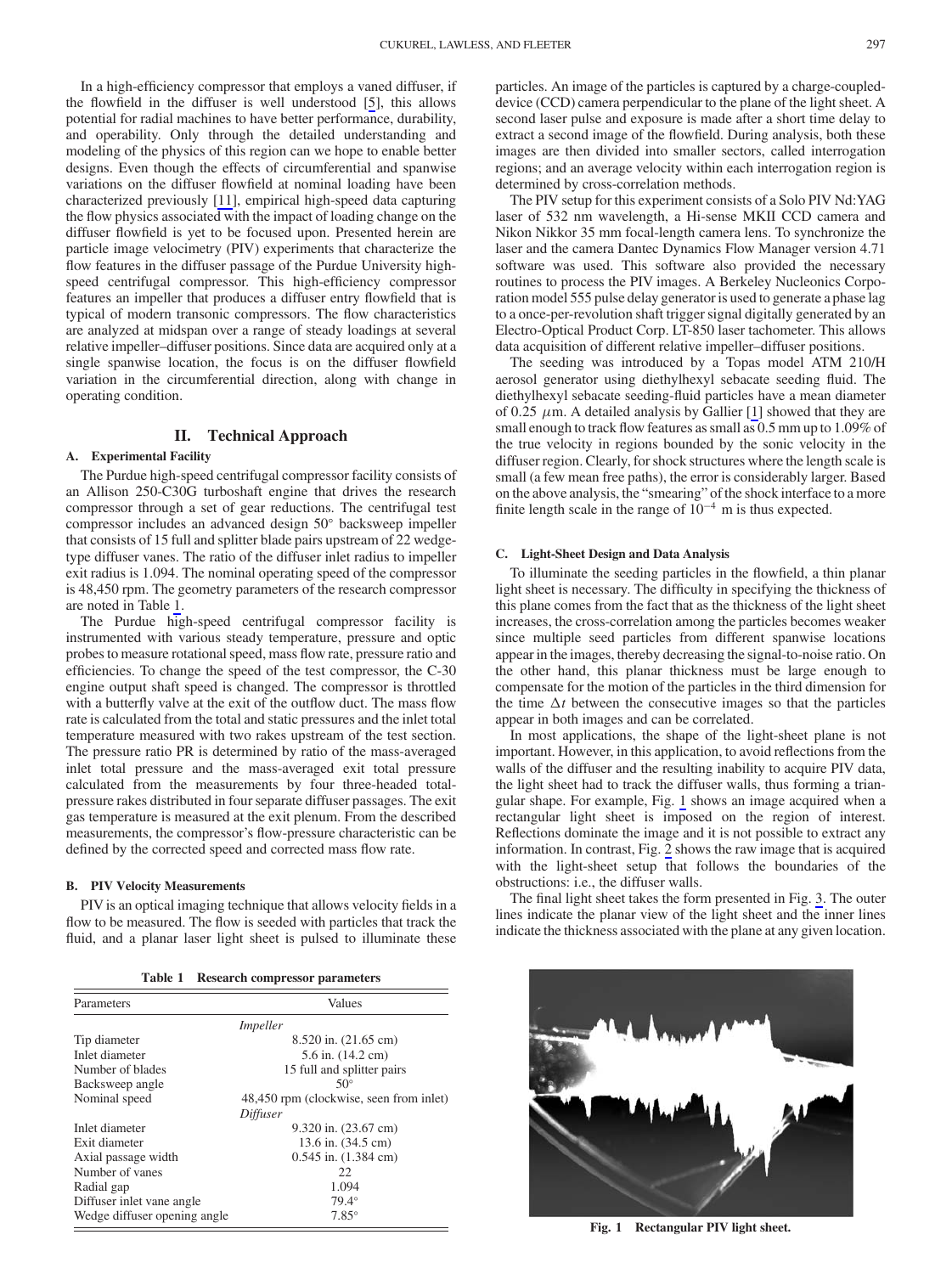<span id="page-2-0"></span>

Fig. 2 Converging PIV light sheet with thickness tailoring.



Fig. 3 Light-sheet plane and thickness in the diffuser.

Over 85% of the passage is successfully illuminated without compromising signal-to-noise ratio, due to reflections. The varying thickness of the light sheet, increasing in width, compensates for the highly three-dimensional flow in the inlet region, with the tracked particles not leaving the plane of interest. As the flow diffuses downstream, the velocities in the third dimension decrease, (not able to be measured in this configuration) enabling a smaller light-sheet plane thickness toward the exit, which improves the signal-to-noise ratio. In the throat region, the light-sheet thickness is approximately 0.035 in. and provides a cross section that is relatively insensitive to the motion of the particles in the third dimension. The light-sheet thickness downstream toward the diffuser exit is 0.02 in., which is typical for a relatively two-dimensional flowfield.

The apparent seeding particles seen in the raw images (Fig. 2) are diffraction-limited and thus larger than the actual particles (i.e., the size of the Airy disc rather than the particle). As the applied PIV method tracks centroids, this particle image distortion is not errorproducing.

After acquiring the consecutive images with these particles present, a correlation routine extracts the flow velocity information. The correlation routine for locating these seeding particles consists of an advanced system called Adaptive Correlation provided in the Flow Manager software, which is an iterative multigrid approach with discrete window offset. In earlier analysis techniques such as cross-correlation, the interrogation-region size and maximum velocities observed within the flowfield are coupled:

$$
V_{\text{max}} \leq S N_{\text{int}} d_{\text{pixel}} / 4 \tag{1}
$$

where *S* is the scale factor,  $N_{int}$  is the integration region size,  $d_{pixel}$  is the pixel size, and  $\Delta t$  is the time associated with the lag between two consecutive images.

For the optical setup used in these experiments,  $S = 12.804$ ,  $N_{\text{int}} = 16 \text{ pixels}, d_{\text{pixel}} = 6.45 \times 10^{-6} \text{ m/pixels, and } \Delta t = 10^{-6} \text{ s.}$ Hence, the maximum allowable velocity in the region is 330.3 m/s. Velocities greater than this are subjected to the Nyquist criteria and mirrored in the spatial fast Fourier transform process associated with most correlation routines including cross-correlation. It is not possible to further decrease  $\Delta t$  to address this problem, as the minimum achievable  $\Delta t$  is 1  $\mu$ s, due to hardware limitations. Not wanting to sacrifice spatial resolution by increasing the interrogation-region size, a superior analysis technique is necessary.

An iterative multigrid procedure with window offsetting tracks the local particle displacements with a large interrogation-region, allowing higher velocities, followed by a window offset in the second image for smaller interrogation regions in an iterative manner [12]. In other words, the analysis routine expects to find the second image seed particles in an interrogation-region location different from the initial one. This method enhances the accuracy, signal-to-noise ratio, minimum measurable displacement, maximum allowed displacement, and maximum measurable velocity, and the interrogationregion size are practically decoupled [13].

In the current analysis, raw images are subjected to an adaptive correlation routine with initial and final interrogation areas of 128  $\times$ 128 and  $16 \times 16$  pixels respectively, with a 50% overlap applied among different regions. There are four grid refinement processes associated with this methodology. The zeroth Fourier coefficient of the image is eliminated (ac coupling) to remove the background noise at each step, as well as a peak validation routine. Peak validation compares the strength of the strongest correlation peak (which is assumed to be the true signal) with the second-highest peak (which is merely noise). The signal strength should exceed the noise; thus, if the signal-to-noise ratio is less than a certain threshold, the vector is rejected.

A local neighborhood validation technique is also commonly used with the multigrid analysis routines. It compares the vectors found with its  $3 \times 3$  neighboring cells and allows vectors that are only below a user-defined velocity gradient. Since the spurious vectors that are not eliminated in the system would cause error propagation as the interrogation area gets smaller and smaller with each iteration, special attention must be paid in choosing the correct acceptance criteria. If it is chosen to be less than its optimum value for that flowfield, the analysis routine would be corrupted by the misconception of a more uniform flow. The error would propagate through all interrogation-region refinement steps. The result of this is similar to that of vector interpolation, with a smearing of the final solution. In this analysis, when the results compared with a solution that lacks such a filter, it is shown that only the excessively large obviously spurious vectors are removed from the solution. In this application, this is clearly the only goal for using such a technique, since it is known that the diffuser flowfield has large and varying velocity gradients, especially across the semivaneless space.

With the velocity information known at each interrogation region, the flow Mach number can be computed locally based on the plenum temperature; assuming an adiabatic process from the diffuser to the plenum, the total temperatures measured are equivalent to the total temperatures at the diffuser. For a given velocity and total temperature, the Mach number at every interrogation region is calculated by the local speed of sound in that area. The flow angles are calculated and are measured from the centerline of the diffuser passage and taken positive in the clockwise direction.

## D. Error Analysis

Velocity measurement *V* is a function defined as  $V = S \Delta p / \Delta t$ , where particle pixel displacement is  $\Delta p$ , optical magnification is  $\hat{S}$ , and the time delay between the two consecutive images is  $\Delta t$ . It was reported in [13] that the average measurement error for an interrogation analysis through cross-correlation with window offset was about 0.04 pixels. Assuming the maximum particle displacement of 4 pixels (one-fourth of the diameter of a  $16 \times 16$  pixel interrogation window), this would imply a relative measurement error of 1%. In this setup, the optical magnification factor  $\hat{S}$  is 8.259E - 5 m/pixel, which is established by comparing the images of a high-precision Max Levy DA039 line-grid ruler with the distances indicated by the grid. Considering the magnification factor,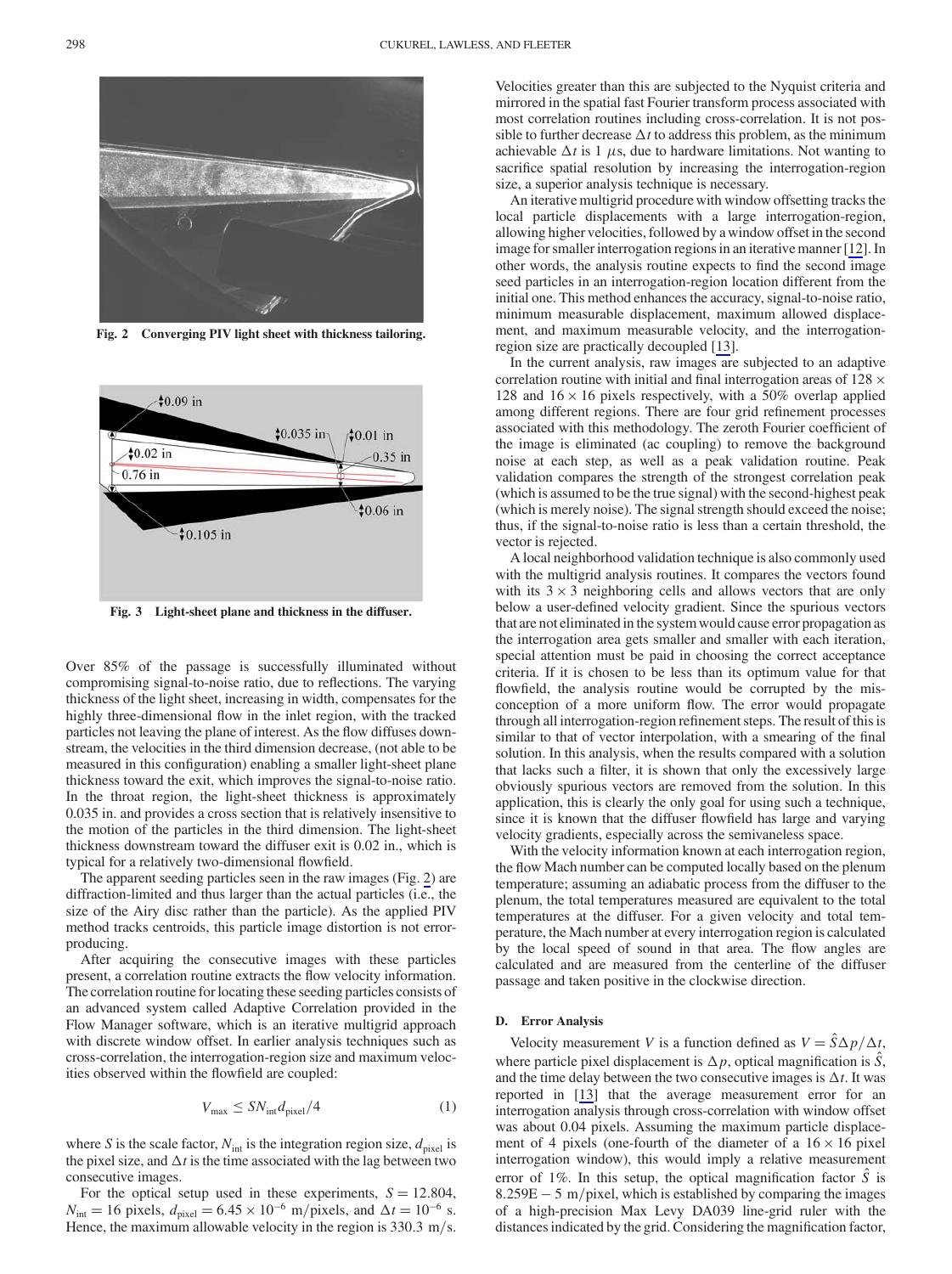Table 2 Data sets and loading conditions

| Loading       | Location | $N_{\rm cor}$       | $\dot{m}_{cor}$ , lbm/s | PR (total to total) |
|---------------|----------|---------------------|-------------------------|---------------------|
| A (lowest)    | Midplane | $100.24 \pm 0.06\%$ | $5.0796 \pm 0.021$      | $3.890 \pm 0.008$   |
| B             | Midplane | $100.20 \pm 0.06\%$ | $5.0697 + 0.020$        | $4.045 \pm 0.008$   |
| C             | Midplane | $100.15 \pm 0.06\%$ | $5.0245 \pm 0.020$      | $4.240 \pm 0.008$   |
| D             | Midplane | $100.18 \pm 0.06\%$ | $4.9274 \pm 0.019$      | $4.397 \pm 0.008$   |
| $E$ (highest) | Midplane | $100.41 \pm 0.06\%$ | $4.6708 \pm 0.018$      | $4.485 \pm 0.008$   |

the grid lines appear 0.92 pixels wide through the CCD camera; thus, the scale is known to within a pixel. Using this information, the uncertainty due to optical magnification is 0.41%. In this experiment, the time delay between the two consecutive images is the minimum allowed by the hardware limitations,  $\Delta t = 10^{-6}$  s. The architecture of integrated circuits such as found on a computer board may introduce fluctuations in the time delay, on the order of 1 ns. Thus, the uncertainty associated with the time delay can be calculated as 0.1%. The total uncertainty in the velocity measurements based on the experimental setup is dominated by the particle displacement measurement error. For the above considerations the velocity uncertainty is equal to 1.08%. The uncertainty in Mach number, based on velocity uncertainty and uncertainty in total temperature, is on the order of 2.8%.

## E. Experimental Conditions

In this experiment, the diffuser flowfield in the Purdue centrifugal compressor has been investigated using PIV. Tests are conducted in the vaned diffuser at midspan for five relative diffuser–impeller positions, with the impeller full-splitter blade passage pair divided into five equally spaced phase delays, referred to as delay 0, delay 1, delay 2, delay 3, and delay 4. The data presented are ensembleaveraged with 200 images and a local minimum of 25 valid time instances for each vector flowfield map. The velocity measurements are conducted at various operating points on the throttle line given in Table 2. When these steady loading conditions are compared with the compressor 100% speed line [14]: loading A is the low loading operating point, loading B is on the choke line, loading C is nominal (close to the design operating) condition, loading D can be considered high loading, and loading E is the prestall loading condition.

## III. Results

# A. Vaneless Space: Diffuser Inlet Flow

Typical vaneless-space Mach numbers reported by Gallier [1] for 90% speed line in the vaneless space, along with exemplary diffuser data gathered in this investigation at 100% speed, are shown in Fig. 4 for a single vane-relative impeller position. Even though Gallier's [1] investigation was conducted at lower speed, it is sufficient to give a characteristic interpretation of the flow features imposed on the diffuser. For illustrative purposes, local flow vectors, shown as black arrows superimposed on the contour plot, are drawn to be representative of flow direction and are scaled to the local Mach numbers. The suction and pressure surfaces of the vanes and blades are indicated with an S or P, respectively.

At nominal loading conditions, the impeller exit flowfield at midspan demonstrates regions of high and low relative momentum that Dean [10] referred to as the jet and wake. The wake region, concentrated mainly on the suction side, is described in the rotating frame of reference by low relative Mach numbers. Because of the high tangential component imposed by the wheel speed, in the fixed frame of reference, this region demonstrated the highest absolute Mach numbers with near tangential flow angles. The jet region, concentrated in the impeller pressure side, is a high-momentum region in the relative frame, but similarly, it is observed in the fixed frame as a low-momentum region, mostly in the radial direction.

Region A indicates the impeller jet flow characteristics imposed on the diffuser suction-side wall, with highly radial flow angle and lower momentum, as expected. Region B shows the approach of the impeller wake toward the diffuser suction-side wall. Once again considering the velocity triangles, a low-momentum region in the impeller reference frame is a high-momentum region with low flow angle for the diffuser. Because of the impingement of regions A and B, the diffuser suction-side acceleration region forms, represented by region C. This is the flowfield where the Mach number is near  $M = 0.9$ , just below the critical Mach number. For the given impeller–diffuser geometry, 30 full and splitter blades and 22 vanes, there are approximately 1.35 blade passages imposed on the diffuser inlet at any given time. For the delay shown, there is impingement of yet another impeller jet on the semivaneless-space region just before the diffuser throat, region D. In the prethroat region E, the flow coming from the upstream portion of the vane with higher momentum, regions B and C, interacts with the low-momentum region of the impeller jet (region D).

As the fluid enters the throat, it accelerates due to area reduction. Downstream of the throat, region F, the flow transitions supersonic to



Fig. 4 Impeller flow interaction with the diffuser.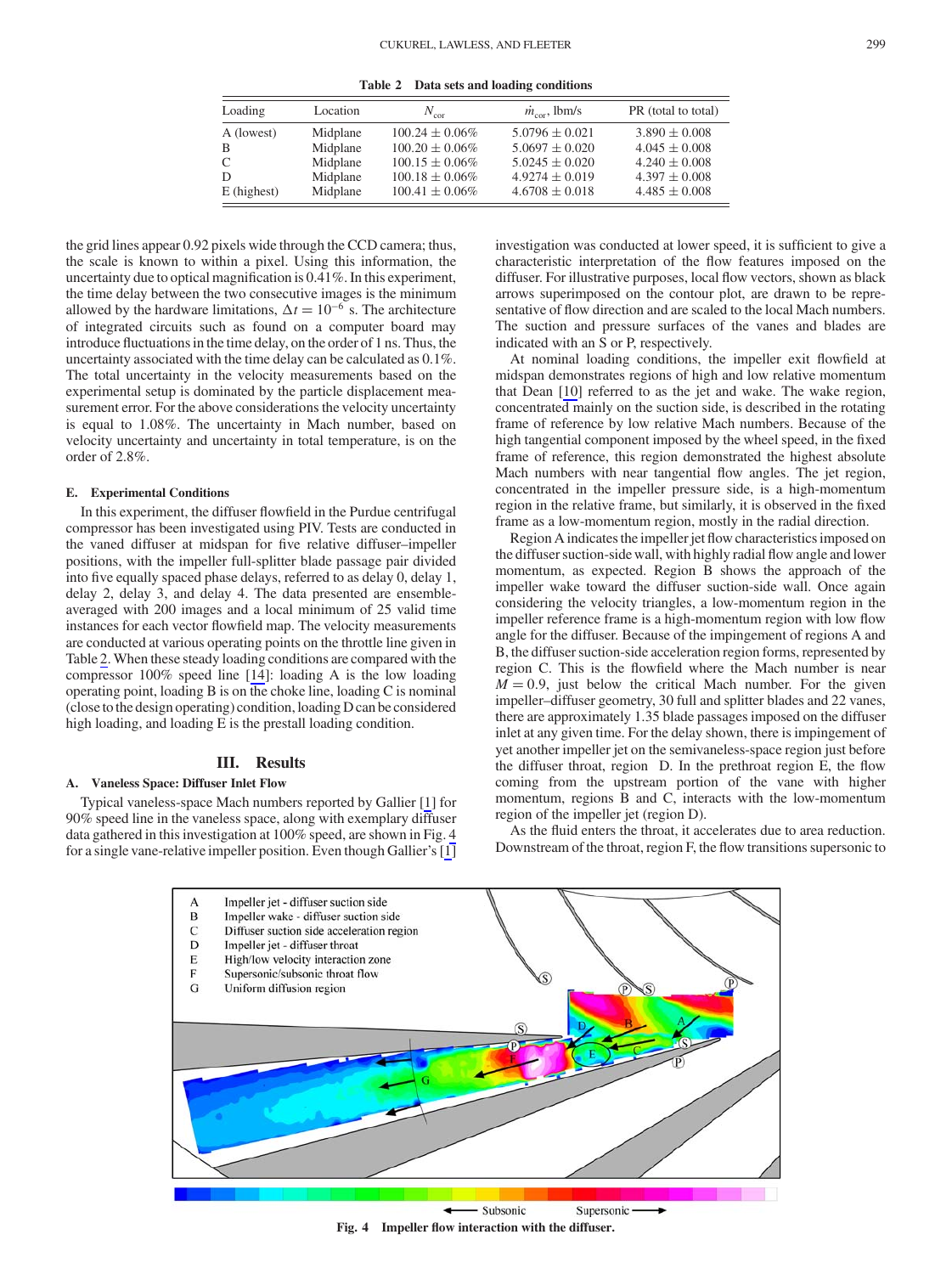<span id="page-4-0"></span>subsonic. Further downstream, there is a more uniform diffusion region, represented by region G.

The flow features described above for a single vane-impeller position are clearly subject to the unsteady forcing function created by the impeller exit flowfield. This interaction needs to be analyzed for various loading conditions and over a full interaction cycle to characterize the complete unsteady diffuser flowfield.

# B. Flow Variation in the Diffuser

The midspan Mach numbers and flow angles at various loading conditions for different delays are given in Figs. 5–[14.](#page-6-0) The results



Fig. 5 Loading variation, Mach number, delay 0.



Fig. 6 Loading variation, flow angle, delay 0.

at each delay are stacked such that loading A is at the lowest compressor pressure rise and loading E is at the highest. Note that the operating conditions A and B are on the choke line, loading C is the nominal loading condition, and loadings D and E are at a lower flow rate. Throughout these results, the lower diffuser surface appearing in the figures is identified as the suction side and the upper surface is referred to as the pressure side. In actual operation, the behaviors of these surfaces change with loading, with the notation specified above that typical of a higher loading condition. The flow angles presented are measured from the centerline of the diffuser passage and taken positive in the clockwise direction.



Fig. 7 Loading variation, Mach number, delay 1.



Fig. 8 Loading variation, flow angle, delay 1.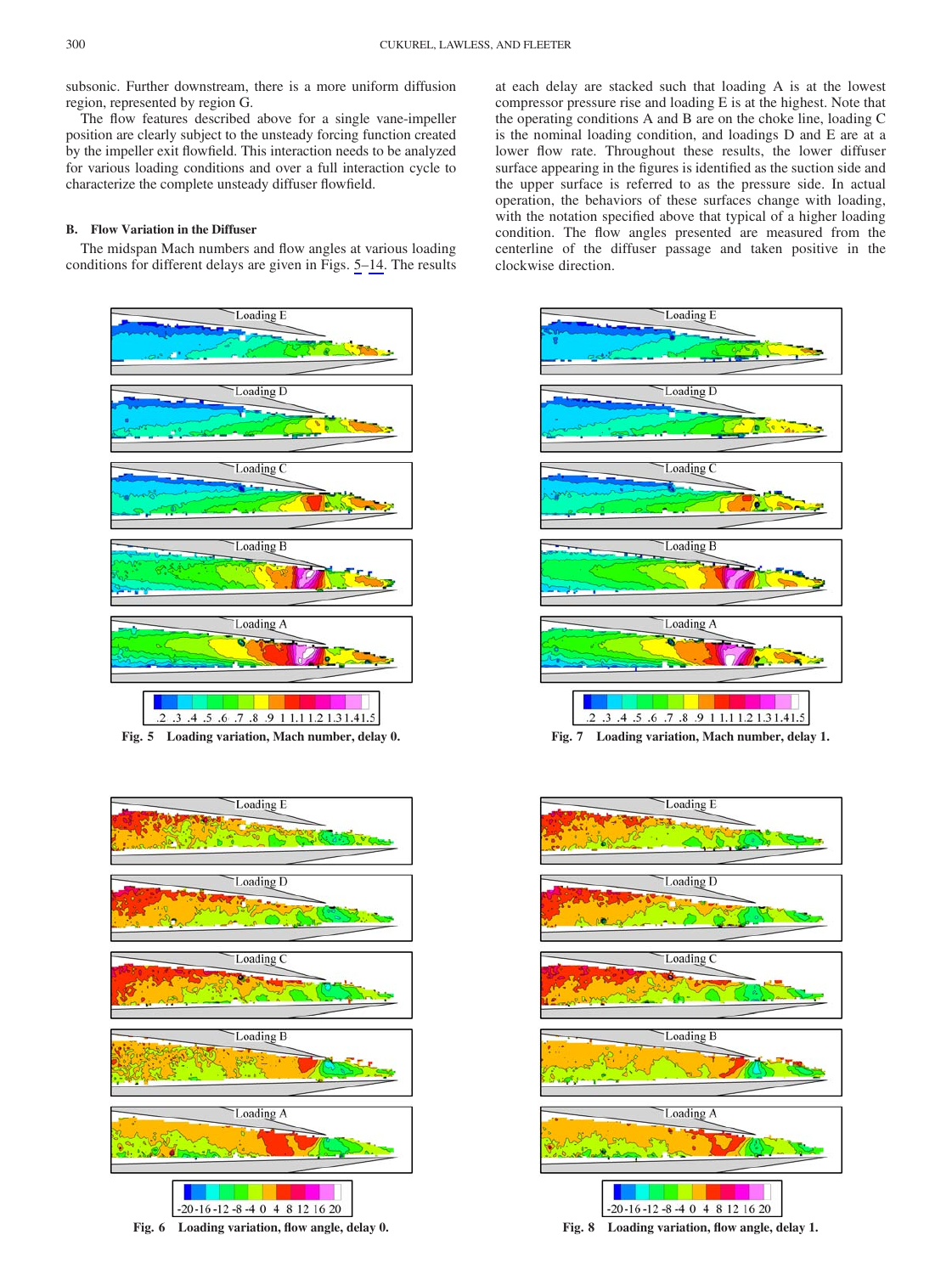<span id="page-5-0"></span>In Figs. [5](#page-4-0) and [6](#page-4-0), the flow Mach numbers and flow angles can be seen for all five loading conditions at delay 0. First, the global variation in flow due to change in loading should be focused upon. The overall Mach numbers at lower loading conditions such as A and B are significantly higher than the further throttled operation points. This is simply an artifact of the reducing mass flow rates as the compressor stage is throttled. Another important feature that can be observed when increasing throttle from loading B to C is that, with the changing incidence, the vanes have reversed their suction and pressure sides. There are also significant variations with loading in the throat region, which are mainly caused by the changes in the diffuser inlet flow.



Fig. 9 Loading variation, Mach number, delay 2.



Fig. 10 Loading variation, flow angle, delay 2.

# 1. Flow in the Semivaneless Space

In all loading conditions, there is a Mach number increase just downstream of the leading edge of the vane suction surface, in what is termed the semivaneless space. The semivaneless space consists of the triangular region restricted by the suction-side leading edge, pressure-side leading edge, and diffuser throat. The main effect of the impeller-generated unsteadiness is seen in this region. The Mach number is approximately 0.9 in this region, observed for all loading conditions and delays. This is in agreement with the design criteria outlined by Pampreen [15], which suggests that designers avoid supersonic flows in this region, thereby avoiding prethroat shock structures and their adverse effects on boundary-layer growth. This





Fig. 12 Loading variation, flow angle, delay 3.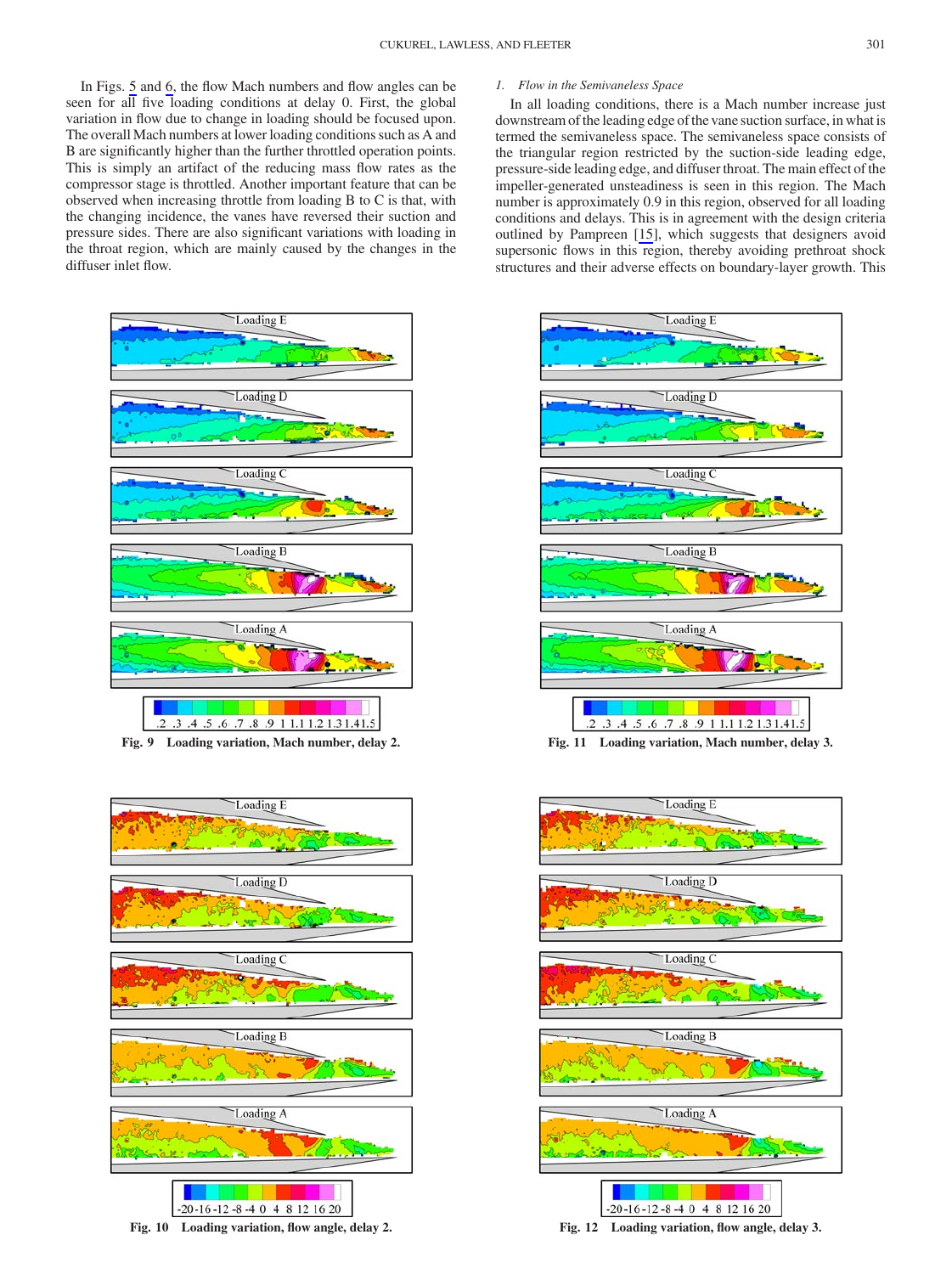<span id="page-6-0"></span>region is consistent with a blockage-driven acceleration of the flow about the suction side of the diffuser. The semivaneless-space acceleration region's size is weakly dependent on loading, reflecting a slight reduction in size with increased loading; this behavior is observed for all delays. The location of this increased Mach number region is completely independent of loading for any given relative impeller position, as shown by comparing delay 0 (Fig. [5\)](#page-4-0) with other delays (Figs. [7,](#page-4-0) [9, 11](#page-5-0), and 13). Both the size and the location of the semivaneless-space acceleration region are strong functions of the relative impeller position. The impingement of jet and wake at different portions of the semivaneless space creates this variation. This type of circumferential variation and its effects on diffuser flowfield are best observed in flow-angle contours.

In Fig. [6,](#page-4-0) delay 0, the low flow angles appearing in the semivaneless space, approximately  $-14^{\circ}$ , reflect the effect of the jet flow on the diffuser near the pressure-side leading edge. Upstream of the upper-vane leading edge, immediately after the semivanelessspace acceleration region (Fig. [5](#page-4-0)), the flow decelerates, where the Mach number changes from 0.85 to 0.75 before the throat is reached. The behavior of the flow in this region is partly a function of the area increase with increased radius. But, especially for the nominal and lower loading conditions, the main cause is believed to be due to the jet flow associated with low Mach numbers, characterized by the large negative-flow-angle region described in Fig. [6](#page-4-0), interacting with the suction-side acceleration region, identified by a locally higher Mach number in the semivaneless space (Fig. [5\)](#page-4-0). The inhomogeneous flow character in the diffuser inlet (high-momentum flow with lower incidence and low-momentum flow with higher incidence) creates a rapid adjustment zone where these two flowfields interact, identified by the locally lower Mach number region upstream of the throat. This region is a direct result of the impeller jet fluid; thus, the intensity of this interaction region characterized by a deviation in flow Mach number is a function of the strength and impingement location of the impeller jet fluid on the diffuser semivaneless space. For example, for the same relative impeller positions at loadings A and B, in Fig. [5,](#page-4-0) where the mass flow rate is approximately the same, due to the operating condition where the throat has sonic flow, the intensity of this interaction region is greater for loading B, indicated by a slightly larger Mach number reduction region in the prethroat flow. Specifically, the approach Mach at loading A appears to be more atypical in comparison with loading cases  $\overline{B}$  and  $\overline{C}$ . Thus, although the diffuser is observed to reach a sonic condition at throat midspan measurement plane, it does not demonstrate complete isolation from downstream conditions. In addition, in loading A, the adjustment-zone Mach numbers do not seem to vary as much from the mean flow, in agreement with the smaller and less negative flow angles, as observed in Fig. [6](#page-4-0).

For higher loading conditions (loadings D and E), the decrease in Mach number downstream of the semivaneless-space acceleration region is more of an artifact of the reduction in overall mass flow rate and thus global reduction in Mach numbers. For operating conditions away from the choke line, similar diffuser inlet flow structures are observed at all loading conditions. Comparing these finding with other delays (Figs. [7,](#page-4-0) [9,](#page-5-0) and [11](#page-5-0)), similar trends are observed for any given impeller position at all delays except for delay 4 (Fig. 13), where there is no rapid adjustment zone for any loading condition for this delay. To further identify the changes in this interaction zone with relative impeller–diffuser positions, thus varying the impingement location of the impeller jet, at a give loading condition, different relative impeller–diffuser positions should be compared. In Figs. [7](#page-4-0), [9,](#page-5-0) and [11](#page-5-0) it is possible to see that the size and strength of this prethroat adjustment zone vary significantly with relative impeller positions. This is due to the change of location where the impeller jet is impinged upon on the lower diffuser-vane surface. Note that in delay times where there is a clear adjustment zone upstream of the throat, such as delays 0 and 3 (Figs. [5](#page-4-0) and [11](#page-5-0)), the flow angles near the pressure-side leading edge are depressed, reflecting the impact of the impeller jet in the prethroat (Fig. [12](#page-5-0)).

On the other hand, for delay 4, there is no apparent adjustment region indicated by the locally lessened Mach numbers in the prethroat region. Instead, more uniform extended semivanelessspace acceleration is visible, merging with the throat flowfield (Fig. 13). This is also seen by the lack of large negative-flow-angle regions in the prethroat region (Fig. 14), suggesting a weakened or absent impeller jet flow (and thus the lack of an adjustment zone) in the prethroat region. Note that in this specific impeller–diffuser position, the overall Mach numbers observed at the throat are lower than those at other delays (Fig. [5](#page-4-0)). This result is especially visible for loading C; the flow is fully subsonic in Fig. 13.

A similar occurrence is observed at delay 2. The rapid adjustment zone upstream of the throat leading edge is much weaker than observed for other delays. There is an early sharp rise in Mach number near the leading edge, followed by a more uniform extended



Fig. 13 Loading variation, Mach number, delay 4.



Fig. 14 Loading variation, flow angle, delay 4.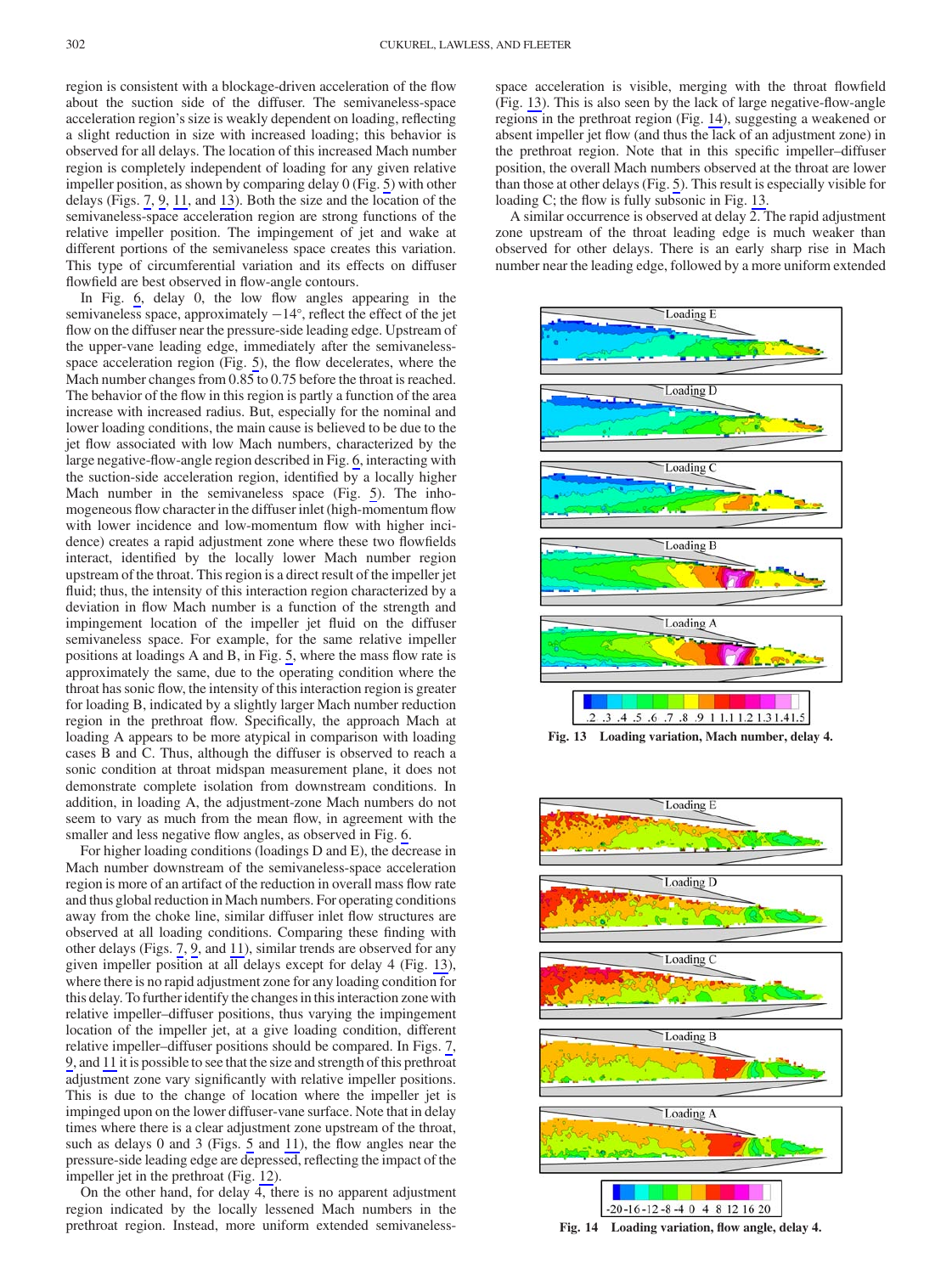<span id="page-7-0"></span>semivaneless-space flowfield. When compared with the flow angle for this delay, the large negative flow angle imposed by the jet flow ceases to exist. But the main difference between these two delays is the existence of a high Mach number region in delay 2 in the lowervane leading-edge region. This is an expected artifact of the impeller wake flow dominance in the diffuser inlet. Contrary to delay 4, in delay 2, the Mach numbers observed at the throat are not smaller than those observed for any other delay.

From the perspective of loading variation, at delays 2 and 4, in the prethroat region, the incidence angles for all operating conditions are quite similar. However, the throat and downstream flow Mach numbers are expectedly different at the various loading conditions, with the exception of loadings A and B. This is because the flow is driven almost solely by the mass flow rate at these delays: hence, the flow structure similarity at loadings A and B. For the rest of the loading conditions, there is a scaling effect with respect to mass flow rate that changes the diffuser inlet flow in an absolute sense, but it does not seem to affect the qualitative flow structure behavior, as can be seen by the similarity in flow angles at semivaneless space for all loading conditions (Figs. [10](#page-5-0) and [14\)](#page-6-0). But due to the change in inlet Mach numbers, at different loading conditions the throat structures show differences.

In general, the circumferential variation in the suction-side acceleration region seems to be equally strong at all loading conditions, for all delays, and driven by the location of the impeller jet.

#### 2. Flow in the Diffuser Throat

As the compressor is moved toward the choke line, the mass flow rate increases, resulting in variations in throat flow features. At loadings A and B, for all delays, around the throat region, it is possible to see indications of oblique shock types of structures, followed by a normal shock in the Mach contours. Figure 15 presents the Mach numbers and flow angles in the diffuser throat region for a typical delay at midspan around loading B on the choke line. The streamlines are superimposed on the data to provide a better understanding of the flow structures.

Immediately downstream of the upper-vane leading edge, there is an acceleration region where the Mach numbers increase until a value of approximately 1.4 is reached. The flow-angle data show that the acceleration region is also associated with flow turning of approximately 8°.

The process that allows this increase in supersonic flow velocity along with the turning can be characterized by a set of expansion waves, originating about the vane leading edge. This is in agreement with the area increase. As an expected feature of the expansion fan, the flow is turning away from itself, in the clockwise direction (in this case, approximately  $8^\circ$ ). Downstream of the high Mach number observed, there is a region of supersonic deceleration as well as a flow turning associated with that region. The flow decelerates from Mach 1.4 to approximately 1.2 in a very short distance. This can be explained by an oblique shock. The angle between the oblique shock wave front and the inlet flow,  $M_i = 1.4$ , to this wave front is the shock angle  $\beta$ ,  $\beta = 56^\circ$ . For the temperatures at the diffuser, approximately 850°R, the specific heat ratio  $\gamma$  is approximately 1.39. From the 1-D compressible flow relations, the wedge angle  $\theta$ , which represents the change in flow angle due to the oblique shock in this case, is  $6.7^{\circ}$ , calculated from

$$
\tan \theta = 2 \cot \beta \left[ \frac{M_i^2 \sin^2 \beta - 1}{M_i^2 (\gamma + \cos 2\beta) + 2} \right]
$$
 (2)

In Fig. 15, the flow is turning into itself, counterclockwise direction, as expected through an oblique shock (in this case, approximately 6°); this is in agreement with the calculations. The Mach number downstream of the oblique shock is  $M_e = 1.13$ , calculated from

$$
M_e^2 = \frac{M_i^2 \sin^2 \beta + [2/(\gamma - 1)]}{\sin^2(\beta - \theta) \{M_i^2 \sin^2 \beta [2\gamma/(\gamma - 1)] - 1\}}
$$
(3)

Comparing the calculations with the figure, the region that the flow turning stops is approximately Mach contour 1.1. This indicates a fairly strong oblique shock effect. Immediate downstream of the oblique shock, a region of lower Mach supersonic flow is visible. A normal shock appears as a structure perpendicular to the channel centerline. For a normal shock with an inlet Mach number of 1.13, the subsonic outflow Mach number is approximately 0.89; in agreement with the flow Mach numbers observed downstream of the normal shock.

As the mass flow rate decreases with increased loading (loading C), there is only a barely supersonic region (subsonic in delay 4), followed by uniform diffusion. The throat shock structures for this loading are clearly different from in the choke loading. For a



Fig. 15 Choke loading, throat shock structures.



Fig. 16 Nominal loading, throat shock structures.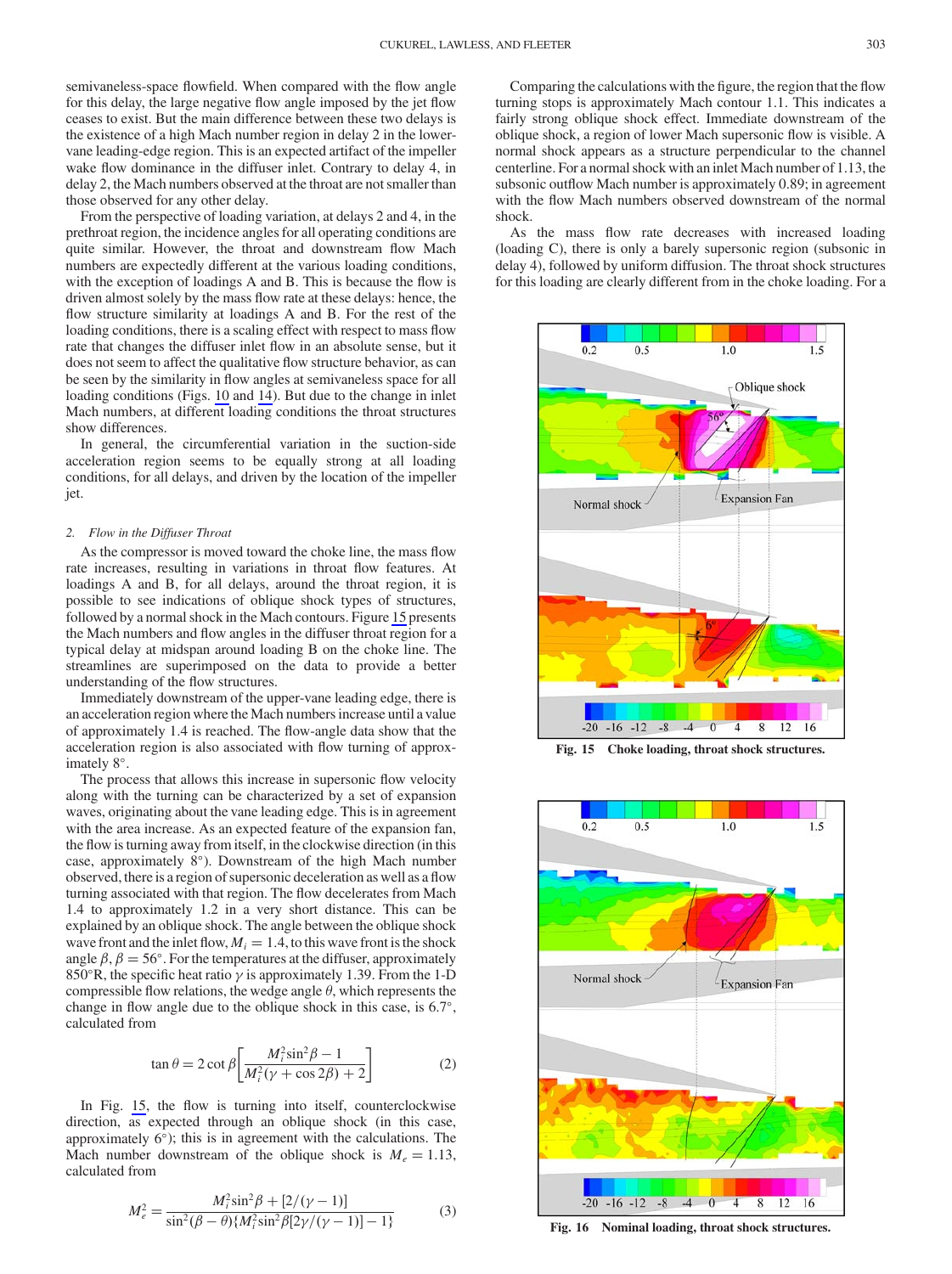typical delay at midspan, Fig. [16](#page-7-0) represents the Mach numbers and flow angles seen at the throat. Similar to the lower loading case, there is a clear supersonic acceleration region associated with the expansion fan that originates from the upper-vane leading edge. The turning at this region is also indicative of this phenomena. In nominal loading (loading C), due to lower mass flow rates and the less aggressive flow angles imposed on the upper-vane leading edge, the Mach number in the throat increases only up to approximately 1.25. This region is followed by a mild supersonic deceleration and finally by a normal shock that brings the flow down to subsonic velocities. Note that the initial deceleration of the flow is rather slow, indicated by more spread out Mach contours and is not associated with a flow-

approximately perpendicular to the diffuser walls. At higher loading conditions (loadings D and E), the flow appears to be subsonic throughout the diffuser. Even though the compressor is further throttled from loading D to E, the flowfields associated with the diffuser appear to have strikingly similar Mach contours, except for a slightly higher Mach number, approximately 0.1, in the throat region for loading D. Especially in delay 4, there appears to be no appreciable difference between loadings D and E. It is possible that this is due to a redistribution of the flow in the spanwise direction as the compressor reaches its operability limits, [16]. Thus, even though loading E has less overall mass flow than loading D, locally at midspan, the Mach number contours suggest comparable flow Mach numbers and thus mass flow rates.

angle change. The normal shock seems to occur as a curved structure,

The throat shock structures observed not only vary with loading but also in the circumferential direction with impeller position. At loading conditions that are representative of nominal loading or less (loadings A–C), it is possible to observe that the locations vary at which maximum Mach numbers occur in the throat, dependent upon the diffuser inlet flow. For example in delay 2, the maximum Mach number in the throat region occurs about the upper vane. On the contrary, in delay 4, the higher Mach numbers in the throat appear about the lower vane. This type of spatial Mach number variation in the throat is partially an artifact of the three-dimensional flow characteristic observed in the diffuser inlet that is not captured in this study [16]. On the other hand, in delay 3, the Mach numbers in the throat seem to be more consistent with a two-dimensional flowfield, observed by the uniformity in Mach numbers in the throat region within each loading condition.

Overall, in the throat region, the circumferential variation decreases at higher loading conditions. For higher loading conditions, this is observed by the lack of change in throat flow structures in the circumferential direction, when compared with their lower loading counterparts. Because the impeller discharge flow is formed of jet and wake types of features, with each one having its own characteristic, the impeller jet flow reduces in size as the loading increases, and the flow approaches a more uniform character.

#### 3. Flow Downstream of the Throat

Flow downstream of the throat reflects a diffusion process that does not have any circumferential variation, as would be observed by comparing the Mach numbers for a given loading at various delays. The uniformity of this diffusion is debatable, since the acquired data are impeller-phase-locked and ensemble-averaged. There may be perturbations that are inherent to the system and are being shed with their own discrete frequencies. The only certain conclusion is that there are no impeller-phase-locked occurrences downstream of throat. This shows that the impeller-phase-locked flow unsteadiness downstream of the throat decays rapidly, reflecting a more homogenous flow region. As the loading is increased, the Mach numbers observed in the postthroat region scale with the reduced mass flow rate, and at high loading conditions (loadings D and E), there are regions with flow velocities as low as Mach 0.3 in the aft diffuser regions. Observing the flow angles at these locations, we can conclude that the upper vane at these high loading conditions is aerodynamically the pressure side; thus, these low Mach number regions are not indicative of a separation at the midspan measurement plane.

# IV. Conclusions

This study has provided detailed phase-resolved velocity data quantifying the effect of compressor-stage loading on the flow through the diffuser of the Purdue centrifugal compressor, accomplished using particle image velocity (PIV) technique. These unique data build on previous investigations in this facility on the vaneless space and diffuser flowfields. The data at all loading conditions demonstrated that the flowfield in the diffuser is, as expected, characterized by a much more complicated structure than that associated with steady uniform diffusion. Although mixing clearly occurs in the vaneless space, these data show that strong momentum variations still exist in the circumferential direction in the diffuser.

The semivaneless-space acceleration region's size is shown to be weakly dependent on loading, reflecting a slight decrease in size with increased loading. The location of this increased Mach number region is independent of loading variation for any given relative impeller position. Both the size and the location of the semivanelessspace acceleration region are strong functions of the relative impeller position. The impingement of jet and wake at different portions of the semivaneless space creates this variation. Circumferential variation in the suction-side acceleration region seems to be equally strong at all loading conditions and driven by the location of the impeller jet.

Diffuser throat structures were shown to vary significantly with loading. Near the choke line, the flow accelerates to supersonic Mach numbers, then is shown to adjust to subsonic flow through an oblique shock and then a normal shock. A further increase in the loading results in a more mild supersonic flow and an adjustment to subsonic flow through a normal shock. As the mass flow is further decreased, the entire diffuser flowfield becomes subsonic. The diffuser throat flow structures also vary with different impeller–diffuser relative positions. Over a part of the cycle for most loading conditions, the semivaneless-space acceleration-region Mach numbers decreased and the prethroat high- and low-momentum fluid interaction regions shifted upstream toward the semivaneless space, while decreasing in size and strength. This variation in the diffuser inlet flow caused changes in the throat flow structures. At a given measurement location and loading, when the throat shocks existed, they were slightly different and there were variations in the upstream and downstream Mach numbers, due to the unsteadiness in the diffuser inlet. However, for most loading conditions, the flow downstream of the throat was relatively unaffected by the impeller motion.

#### Acknowledgment

This research was funded in part by the Rolls-Royce Corporation. This support is most gratefully acknowledged.

#### References

- [1] Gallier, K., "Experimental Characterization of High Speed Centrifugal Compressor Aerodynamic Forcing Functions," Ph.D. Dissertation, Mechanical Engineering Dept., Purdue Univ., West Lafayette, IN, 2005.
- [2] Senoo, Y., Vaned Diffusers, von Karman Institute for Fluid Dynamics, Rhode-St-Genèse, Belgium, 1984.
- [3] Krain, H., Experimental Observation of the Flow in Impellers and Diffusers, VKI Lecture Series 1984–2007, von Karman Institute for Fluid Dynamics, Rhode-St-Genèse, Belgium, 1984.
- [4] Inoue, M., and Cumpsty, N. A., "Experimental Study of Centrifugal Impeller Discharge Flow in Vaneless and Vaned Diffusers," Journal of Engineering for Gas Turbines and Power, Vol. 106, 1984, pp. 455–467. doi:[10.1115/1.3239588](http://dx.doi.org/10.1115/1.3239588)
- [5] Boncinelli, P., Ermini, M., Bartolacci, S., and Arnone, A., "Impeller– Diffuser Interaction in Centrifugal Compressors: Numerical Analysis of Radiver Test Case," Journal of Propulsion and Power, Vol. 23, No. 6, 2007, pp. 1304–1312. doi:[10.2514/1.27028](http://dx.doi.org/10.2514/1.27028)
- [6] Dorney, D. J., Roger, L., and McLaughlin, D. K., "Numerical Simulations of Flows in Centrifugal Turbomachinery," Journal of Propulsion and Power, Vol. 11, No. 5, 1995, pp. 899–907. doi:[10.2514/3.23915](http://dx.doi.org/10.2514/3.23915)
- [7] Sanders, A. J., and Fleeter, S., "Potential Field Interactions in a Low-Speed Centrifugal Compressor," Journal of Propulsion and Power,